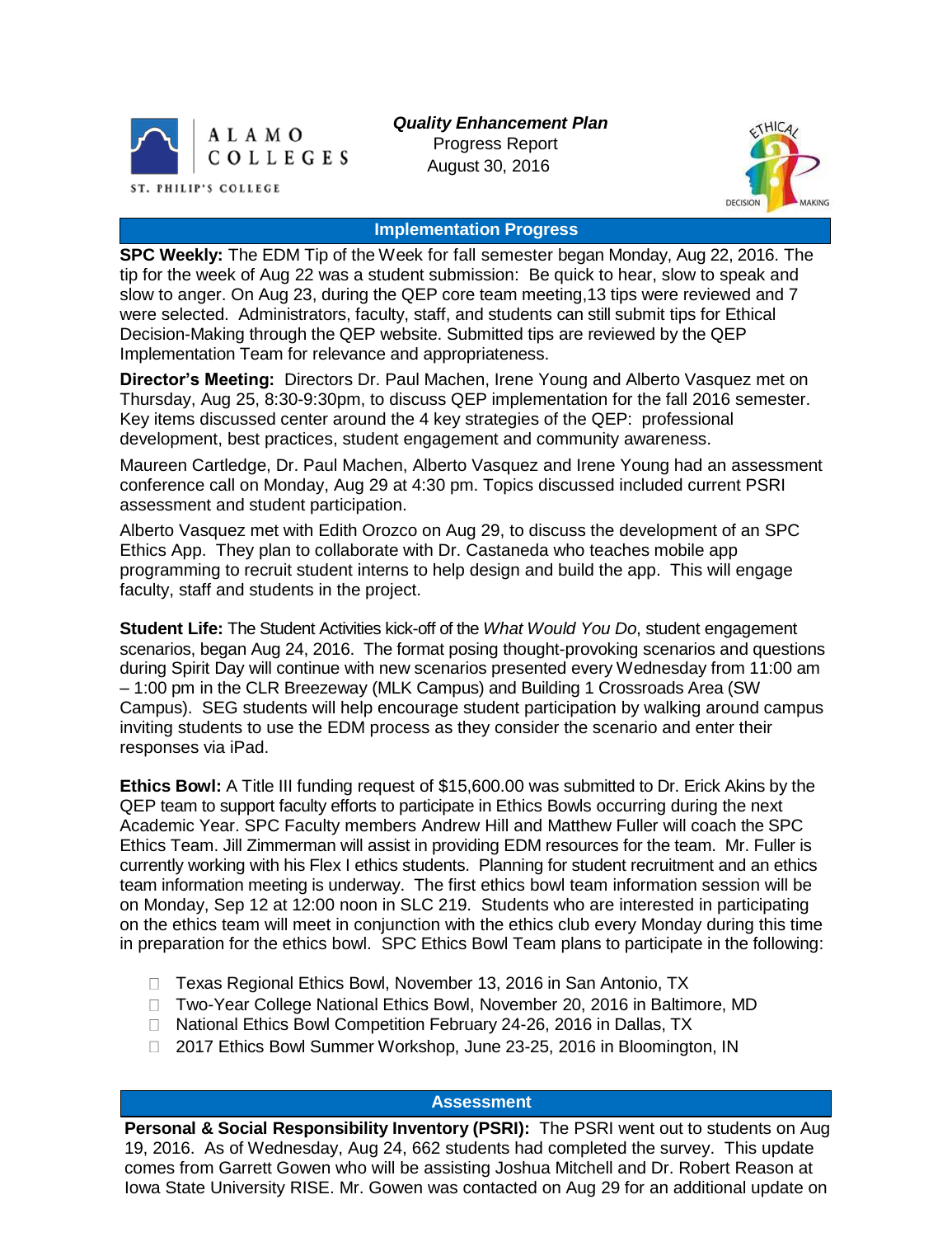the number of students who have completed the PSRI 1. Students are encouraged to complete the PSRI 1 (pre-test) in their classes and on Spirit Day during the *What Would You Do* student engagement scenarios. During the Aug 24, Spirit Day activities students who completed the PSRI 1 received a free snow cone and EDM bracelet. PSRI 1 (pre-test) remains open through Sep 2 (Sep 9th if necessary to reach 1000).

PSRI 2 (post-test) will be launched on Nov 28 and only sent to students who completed the PSRI 1 (pre-test). The PSRI 2 will remain open until December 16, 2016. The first 1,000 students completing both will receive a \$20.00 bookstore gift card (This allows 14-15 weeks for instruction to occur prior to the administration of the post-test increasing the timeframe between the pre-test and post-test as recommended by RISE.)

One ECHS teacher raised some concerns about students under the age of 18 authenticating to complete the PSRI. The core team discussed and agreed that EDM is essential in all aspects of the QEP. Students under the age of 18 should not authenticate to complete the PSRI. Sonia Valdez stated that next year the plan is to filter out students who are under the age of 18 before launching the survey.

PSRI feedback from students has been sent to Dr. Loston. QEP core team and IPRE are discussing having a QEP reply e-mail address so students can send feedback directly to QEP directors. The core team also suggests that perhaps a 'no reply' e-mail address could be used to launch the survey.

The following statement is included in the letter from Dr. Robert Reason: *If you have questions about St. Philips' participation in the survey, please contact Irene Young at [iyoung@alamo.edu.](file://///SPCS3/Home$/jzimmerman/Downloads/iyoung@alamo.edu) If you have any questions about the survey or problems completing it, please send an email to [psri@iastate.edu.](https://mail.alamo.edu/owa/redir.aspx?C=Ctb0aqZl7nzZrqQRaG-5tqT_Zo6MnscI-9y_aQ8sVRnJY7BpUdDTCA..&URL=mailto%3apsri%40iastate.edu)* 

The following message is included in the survey: *If you have any questions about the rights of research subjects or research-related injury, please contact the IRB Administrator at Iowa State University by calling 515-294-4566 or by email at IRB@iastate.edu; or by mail at Director, Office of Responsible Research, 1138 Pearson Hall, Ames, IA 50011. If you have questions about this particular study, please contact the Principal Investigator, Robert Reason, at [rreason@iastate.edu.](mailto:rreason@iastate.edu)*

**Defining Issues Test Version-2 (DIT-2):** The DIT-2 is scheduled for administration to randomly selected course sections November 2016.

**External Constituent/Alumni Survey:** This survey will continue to be administered during Program Advisory Committee Meetings. The survey will be sent to Deans on September 1<sup>st</sup> for their distribution.

#### **Professional Development**

Planning is underway for the Teaching and Assessing EDM QEP workshop/luncheon for fall 2016. This workshop will be for new employees, new faculty and adjunct faculty. The workshop is scheduled for Friday, Sep 23 from 12:00-2:00pm.

ECHS/dual-credit EDM professional development will continue this fall. Irene Young and Alberto Vasquez will coordinate with Dr. Fenton to present QEP professional development to ECHS and dual-credit faculty.

The QEP implementation team will discuss EDM professional development activities for spring 2017. It has been suggested that Cara Biasucci, Director, Ethics Unwrapped Video Series & Educational Program, McCombs School of Business at the University of Texas at Austin be invited to present for the SPC spring convocation or during PDW.